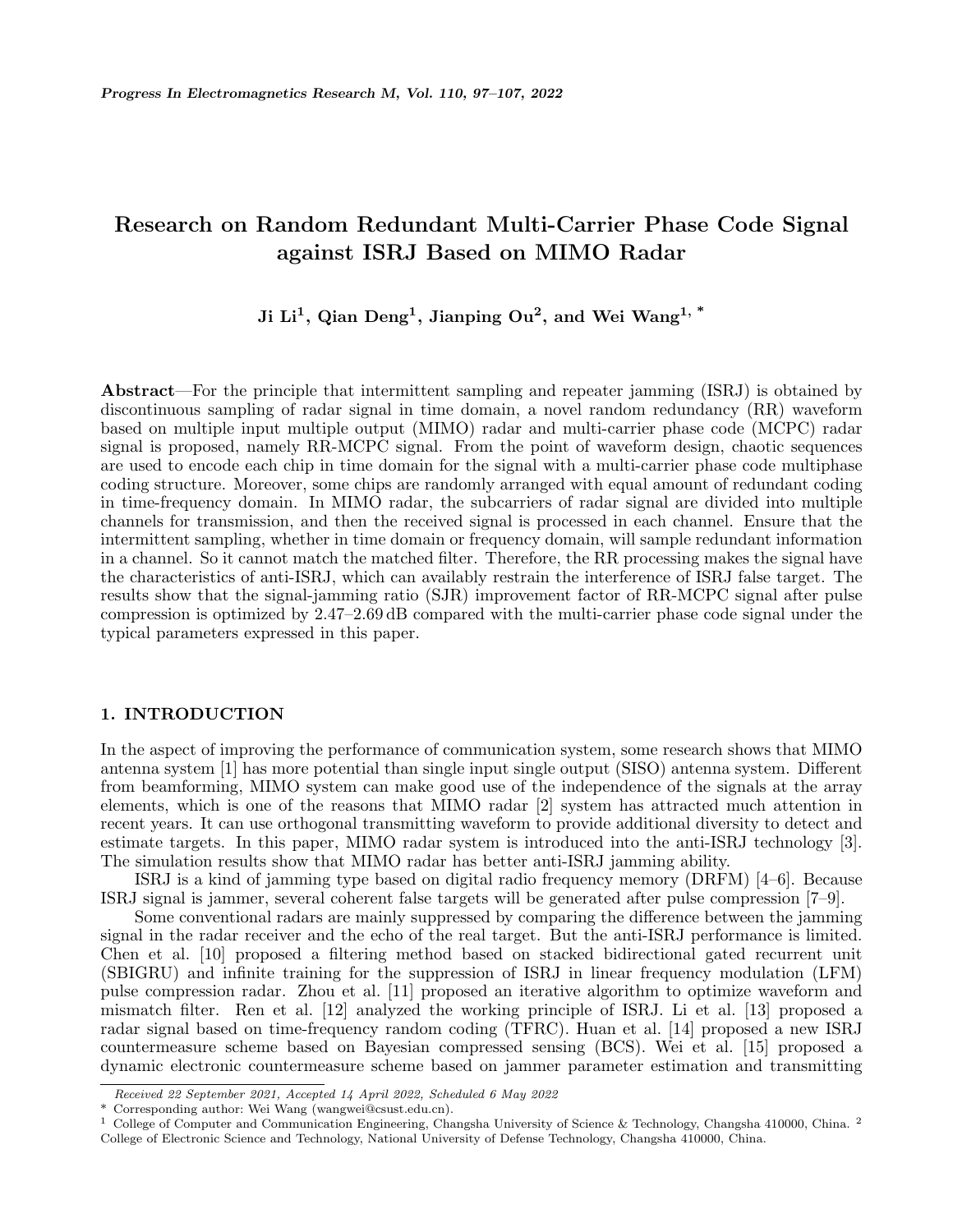signal design. Zhang et al. [16] proposed an anti-ISRJ method based on stepped linear frequency modulation (LFM) waveform. Liu et al. [17] introduced the structure of ISRJ based on DRFM and verified the feasibility of the structure. Ciuonzo et al. [18] developed sub-optimal fusion rulesimproved jamming suppression capability. Devaney [19] applied the time reversal imaging method to radar imaging. Ciuonzo et al. [20] studied the performance of multiple signal classification (MUSIC) in computational time-reversal (TR) applications.

Considering the advantages of MIMO technology such as reducing the space complexity, Chahrour et al. [21] studied the hybrid beamforming of a MIMO radar system in jamming environment. Gui and Wang [22] proposed an optimization method for designing cognitive MIMO radar waveforms under constant modulus and spectral interference constraints to suppress spectral interference. Chernyak [23] proved by simulation that MIMO radar can eliminate mainlobe interference by transmitting multiple different waveforms at any phase without suppressing the signal. Aittomaki and Koivune [24] introduced a mismatched filter design method that minimized interference and jamming power at the filter output. He and Huang [25] proposed a weighted linear self-interference channel estimator.

The above analysis shows that MIMO radar has certain advantages in anti-jamming field. Based on multi-carrier phase code (MCPC) radar signal, this paper proposes a new conception of MIMO radar and designs a signal with anti-ISRJ characteristics, namely RR-MCPC signal. Chaotic binary code is used to encode each chip in time domain, and then the carrier signal is divided into multiple channels to transmit orthogonal carrier signals. Because the multi-waveform signals remain independent in space, the anti-jamming performance of signal is improved in waveform generation phase. On this basis, this paper uses the RR method to counter the ISRJ. Although the addition of redundant coding will cause certain bandwidth losses to the radar signal itself, the simulation shows that the RR-MCPC signal has anti-ISRJ characteristics.

In this paper, based on the time-domain sampling characteristics of intermittent sampling, this paper designs redundant coding in time-domain and frequency-domain, so that the interfering party will surely acquire redundancy. This redundant information cannot be matched with the matched filter of the corresponding channel, so as to improve the signal to interference ratio after information processing.

The remainder of the paper is arranged as follows. Section 2 discusses the principle of intermittent sampling and repeater jamming. Section 3 describes the RR-MCPC signal model. Section 4 shows the MIMO radar model and simulates the ambiguity function of RR-MCPC signal. Section 5 introduces the characteristics of the intermittent sampling and repeater jamming. Section 6 carries out simulation experiments and analysis. Section 6 summarizes the work of this paper.

# **2. PRINCIPLE OF ISRJ**

Compared with the traditional jamming mode, the ISRJ can skillfully use the matched filtering characteristics of pulse compression radar to produce more effective jamming to LFM pulse compression radar. At present, the researches of ISRJ patterns show that the differences of forwarding patterns and parameter settings will cause different jamming effects. The jamming energy is inversely proportional to the number of false targets. Taking typical direct forwarding and repeating forwarding interference patterns as examples, the interference principle is analysed, and the model block diagram is shown in Figure 1.

The jammer repeats the current sampling signal according to the preset number of times after sampling a section of radar transmission signal, and then repeats the current sampling signal after sampling a small section of signal, so as to repeat the above process until the end of the radar signal.

In the international radar conferences from 2003 to 2004, such as the 38th Asilomar conference and the 2004 IEEE radar conference, scholars formally put forward the concept of MIMO radar. Among them, the representative article is "MIMO Radar: An Idea Whose Time Has Come" written by Fishler et al. in 2004 [26]. MIMO radar is divided into distributed MIMO radar and centralized MIMO radar. Distributed layout of transceiver antenna units in distributed MIMO radar brings the multi-angle detection field of view to the target and improves the detectability of the radar to the target. The transceiver antenna units of centralized MIMO radar are close to each other. The angle of view of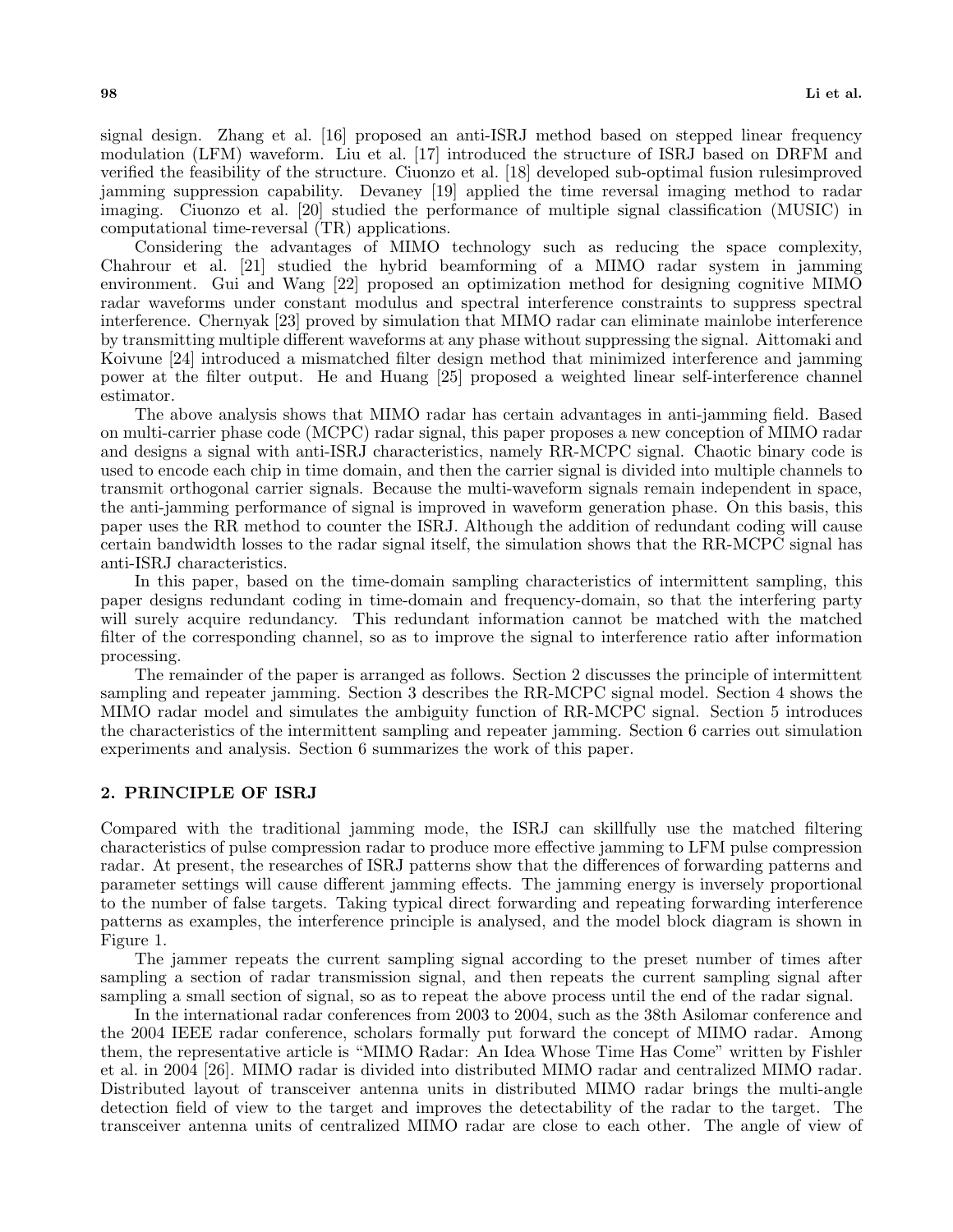#### **Progress In Electromagnetics Research M, Vol. 110, 2022 99**



**Figure 1.** Mechanism of ISJR.

each antenna unit to the target is approximately the same. However, each array element can transmit different signal waveforms. Thus, waveform diversity is obtained.

The interrupt sampling function of repeater jammer based on DRFM can be described as follows:

$$
p(t) = \text{rect}\left(\frac{t}{\tau}\right) \otimes \sum_{n=-\infty}^{+\infty} \delta\left(t - n_s\right) \tag{1}
$$

where  $\tau$  and rect( $t/\tau$ ) are the sampling duration and a rectangular envelope pulse with a value of 1 ( $0 \le t \le \tau$ ) or 1 (*otherwise*). *T* is the pulse repetition interval.  $\otimes$  is the convolution operation.  $D_r = \tau/T_s$  is the duty cycle of the sample.

# **3. RR-MCPC SIGNAL MODEL**

Different from the most popular filter design method at present, RR-MCPC starts from the point of waveform design [27]. RR-MCPC uses chaotic sequence to encode each chip in time domain for signals with a multi-carrier phase code polyphase coding structure. Subcarriers are divided into multiple channels for transmission, and the received signals are processed in each channel. Random redundant processing reduces the coherence between pulse and intra pulse carrier to a certain extent, makes the signal have anti ISRJ characteristics, and can effectively suppress the interference of ISRJ false target.

RR-MCPC signal has several features. It consists of P subcarriers. Each subcarrier contains M-bit phase code, and the width of each phase code chip is the same. In order to guarantee the orthogonality between subcarriers, the number of chips multiplied by the number of carrier waves is equal to the bandwidth multiplied by the time width. The signal of RR-MCPC offers a more agile waveform frame.

The complex envelope  $x(t)$  of RR-MCPC signal can be shown as:

$$
x(t) = \sum_{p=1}^{P} \omega_p \exp(j2\pi f_p t) u_p(t)
$$
  
= 
$$
\sum_{p=1}^{P} \sum_{m=1}^{M} \omega_p \exp(j2\pi f_p t) \varepsilon_{p,m} \times \left\{ 1 - \text{rect}\left[ \left( t - R_p \frac{m}{Nrr} \right) - (R_p + 1) \frac{m}{Nrr} \right] \right\}
$$
 (2)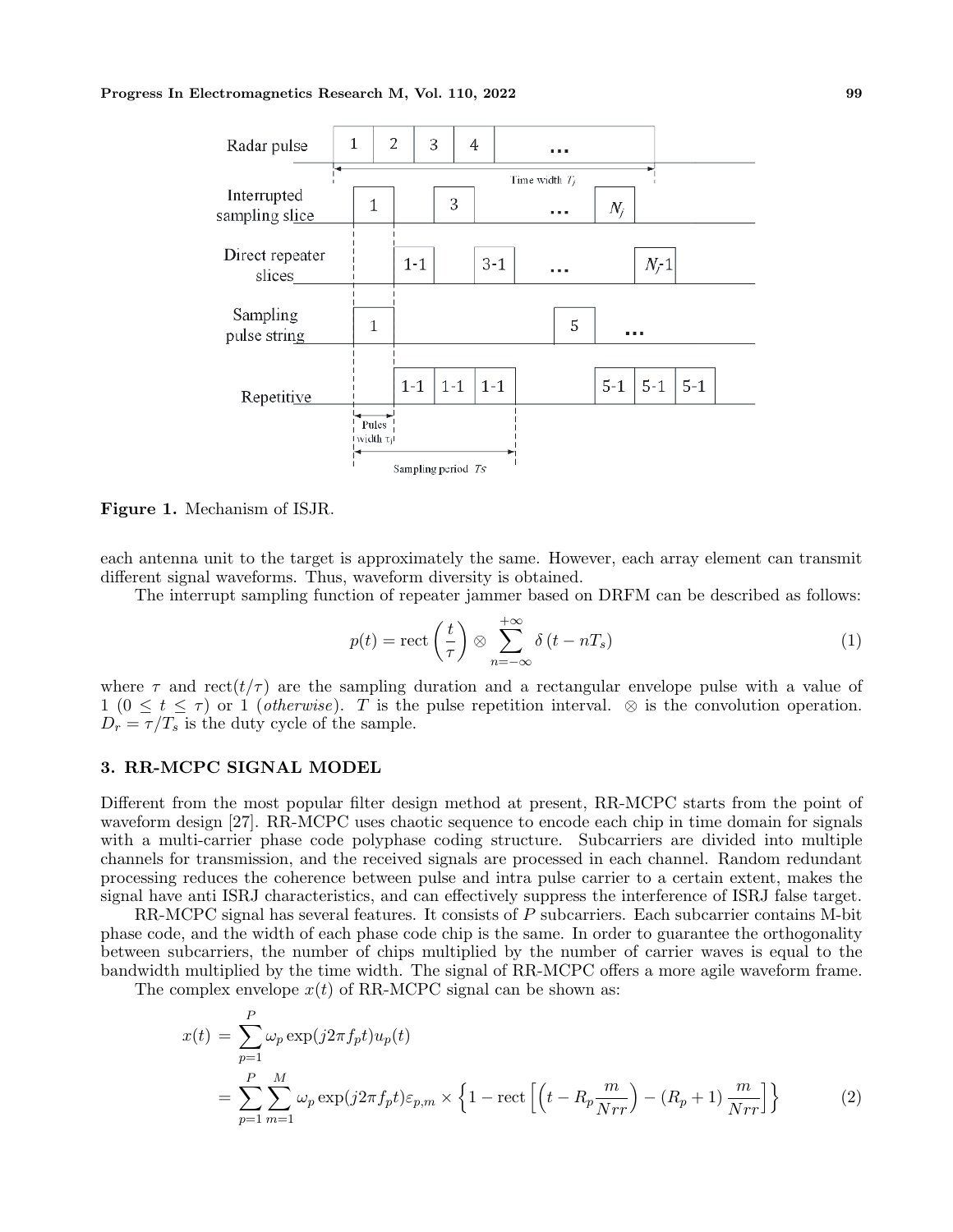where *P* and *M* are the number of carriers and the number of coding chips.  $\omega_p = |\omega_p|e^{j\phi_p}$ , and  $|\omega_p|$  is the weighted amplitude on the *p*th subcarrier.  $\phi_p$  is the weighted phase.  $u_p(t)$  and  $f_p = (p-1)(1/t_b)$ are the complex envelope of the subcarrier signal and the *p*th subcarrier frequency. *t<sup>b</sup>* is the duration of a single chip.  $\Delta f = 1/t_b$  is the subcarrier frequency interval.  $\varepsilon_{p,m}$  is the phase coding of the *m*th chip on the *p*th subcarrier. *Nrr* is the random redundancy parameter.  $R_p \in [1, Nrr]$  is  $R_1 \neq R_2 \neq \ldots \neq$  $R_{\frac{Nrr}{p}}, R_{\frac{Nrr}{p}+1} \neq R_{\frac{Nrr}{p}+1} \neq \ldots \neq R_{2 \times \frac{Nrr}{p}}, \ldots, R_{(p-1) \times \frac{Nrr}{p}+1} \neq R_{(p-1) \times \frac{Nrr}{p}+2} \neq \ldots \neq R_{Nrr}$ . The echo signal of scattering target at range *R* is as follows:

$$
x_r(t) = Ax(t - \Delta t) = A \sum_{p=1}^{P} \sum_{m=1}^{M} \omega_p a_{p,m} \times \beta_p \text{rect}[t - \Delta t - (m-1)t_b] \exp[j2\pi f_p(t - \Delta t)] \tag{3}
$$

where  $\Delta t = 2R/c$  is the time delay. A and c are the echo amplitude and propagation velocity. In order to constitute coherent false target interference, the radar signal received by jammer is sampled and stored intermittently by ISRJ method. Assume that  $R_j$  is the relative distance between radar and jammer. Interrupt sampling interference signal can be expressed as:

$$
x_j(t) = \sum_{n=0}^{N_s} \sum_{p=0}^{P} \sum_{m=0}^{M} \omega_p \varepsilon_{p,m} \text{rect}\left[\frac{t - \Delta \tau(n)}{\tau}\right] \times \exp\left\{j2f_p\left[t - \Delta \tau(n)\right]\right\} \tag{4}
$$

where  $\Delta \tau(n) = t - 2R_j/c - nT_s - t_0$  and  $t_0$  are the signal processing delay of interference. *n* is the number of repeats.  $n(t)$  is the Gaussian noise.  $N_s$  is the upper limit of forwarding times. The whole echo received can be expressed as [28, 29]:

$$
x_{echo}(t) = x_r(t) + x_j(t) + n(t)
$$
\n
$$
(5)
$$

The time-frequency (TF) structure of RR-MCPC signal is manifested in Figure 2.



**Figure 2.** TF framing of RR-MCPC signal.

 $B = P * \Delta f$  and  $T = M * t_b$  are the signal bandwidth and signal duration. RR-MCPC signal adds a modulation dimension contrast with OFDM signal, which designs the modulation mode more nimbly.

# **4. MIMO RADAR MODEL**

This section mainly discusses and studies the related principle knowledge involved in MIMO radar waveform design. Supposing that MIMO radar has *M* transmitting antenna and *N* receiving antenna,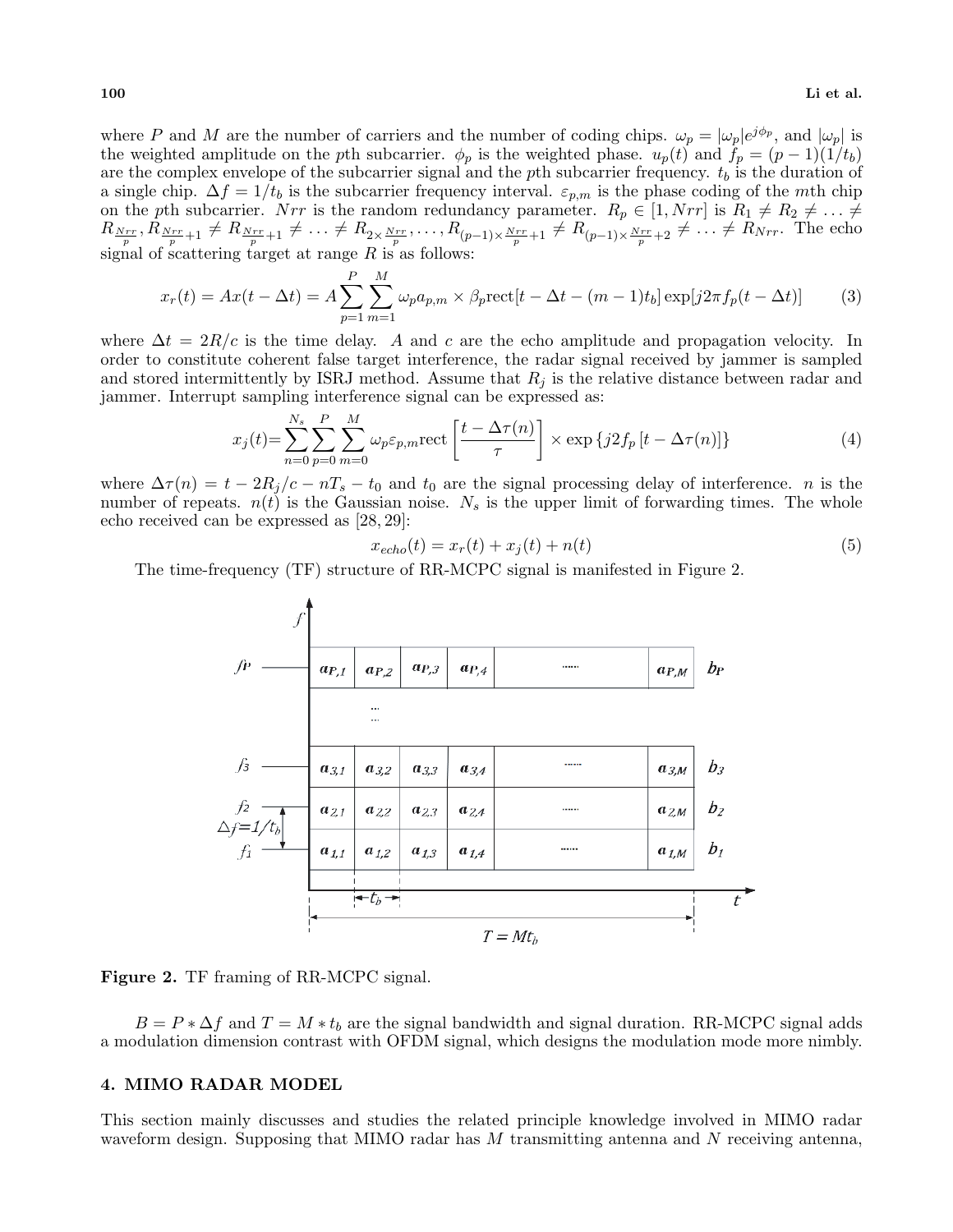#### **Progress In Electromagnetics Research M, Vol. 110, 2022 101**

the discrete-time baseband signal transmitted by the *M* antenna is  $x_m(k)$ , and  $\theta$  represents the position parameters of general targets, such as azimuth and range. Then the transmitting signal vector and transmitting steering vector of *M* transmit antenna are respectively:

$$
\begin{cases}\n x(k) = [x_1(k), x_2(k), \dots, x_m(k)]^T \\
\alpha(\theta) = [e^{-j2\pi f_0 \tau_1(\theta)}, e^{-j2\pi f_0 \tau_2(\theta)}, \dots, e^{-j2\pi f_0 \tau_M(\theta)}]^T\n\end{cases}
$$

Assuming that the transmitted detection signal is the propagation and that narrow band is nondispersive, the baseband signal at the target location can be expressed as:

$$
\sum_{m=1}^{M} e^{-j2\pi f_0 \tau_m(\theta)} x_m(k) = \mathbf{a}^*(\theta) \mathbf{x}(k), \quad k = 1, 2, ..., K
$$
 (6)

where  $f_0$  is the radar carrier frequency.  $\tau_m$  is the time required for the signal to arrive at the target from the *m*th transmitting antenna.  $(\cdot)$ <sup>\*</sup> is the conjugate transpose, and K is the number of pulse samples of each transmitting signal.

In this paper, the transmitting antenna and receiving antenna of centralized MIMO radar are respectively arranged.

$$
x_{echo}(t) = x_r(t) + x_j(t) + n(t)
$$
\n
$$
(7)
$$

where  $x_j(t)$  is the interference signal of interrupt sampling, and  $x_r(t)$  is the echo signal.

According to the MIMO characteristics, we set up the MIMO radar waveforms of four transmitting antennas and four receiving antennas, and the MIMO radar waveforms of eight transmitting antennas and eight receiving antennas, hereinafter referred to as 4 *∗* 4 MIMO and 8 *∗* 8 MIMO.

In multi-carrier phase code radar signal, each subcarrier can be randomly coded. In this paper, a total of 8 subcarriers are designed, and the subcarriers are divided into two groups for multi-channel transmission. Each signal is sent by 4-channel or 8-channel MIMO channel. On this basis, redundant coding is added, and a part of each signal data is set to zero according to the random arrangement. The time-frequency composition of the signal is shown in Figure 3, and the shaded part is the redundant coding.

The fuzzy function is calculated as follows:

$$
\chi(\tau, v) = \int_{-\infty}^{\infty} x(t)x^{*}(t+\tau) \exp(j2\pi vt)dt
$$
\n
$$
= \sum_{p=1}^{P} \sum_{l=1}^{P} \omega_{p}\omega_{l}^{*}\beta_{p}\beta_{l}^{*} \int_{-\infty}^{\infty} u_{p}(t)u_{l}^{*}(t+\tau) \exp(j2\pi f_{p}t) \times \exp[-j2\pi f_{l}(t+\tau)] \exp[j2\pi vt]dt
$$
\n
$$
= \sum_{p=1}^{P} \sum_{l=1}^{P} \omega_{p}\omega_{l}^{*}\beta_{p}\beta_{l}^{*} \exp[-j2\pi l\Delta f\tau] \int_{-\infty}^{\infty} u_{p}(t)u_{l}^{*}(t+\tau) \exp[(j2\pi(p-l)\Delta ft + j2\pi vt)]dt
$$
\n
$$
= \sum_{p=1}^{P} \omega_{p}^{2}\beta_{p}^{2} \exp[-j2\pi p\Delta f\tau] \sum_{q=-M}^{M} \chi_{u}(\tau - qt_{b}, v) \sum_{m=1}^{M-|q|} a_{p,m}a_{p,m+q}^{*} \exp(j2\pi vmt_{b})
$$
\n
$$
+ \sum_{p=1}^{P} \sum_{l=1, p\neq l}^{P} \omega_{p}\omega_{l}^{*}\beta_{p}\beta_{l}^{*} \times \exp[-j2\pi l\Delta f\tau] \sum_{q=i}^{i+1} \chi_{u}[\tau - qt_{b}, (p-l)\Delta f + v]
$$
\n
$$
\cdot \sum_{m=1}^{M} a_{p,m}a_{l,m+q}^{*} \exp(j2\pi vmt_{b})
$$
\n
$$
\chi_{u}(\tau, v) = \begin{cases} \exp[j\pi v(t_{b}-\tau)] \frac{\sin(\pi v(t_{b}-|\tau|))}{\pi v(t_{b}-|\tau|)} (1-\frac{|\tau|}{t_{b}}) & |\tau| \leq t_{b} \\ 0, & |\tau| > t_{b} \end{cases}
$$
\n(9)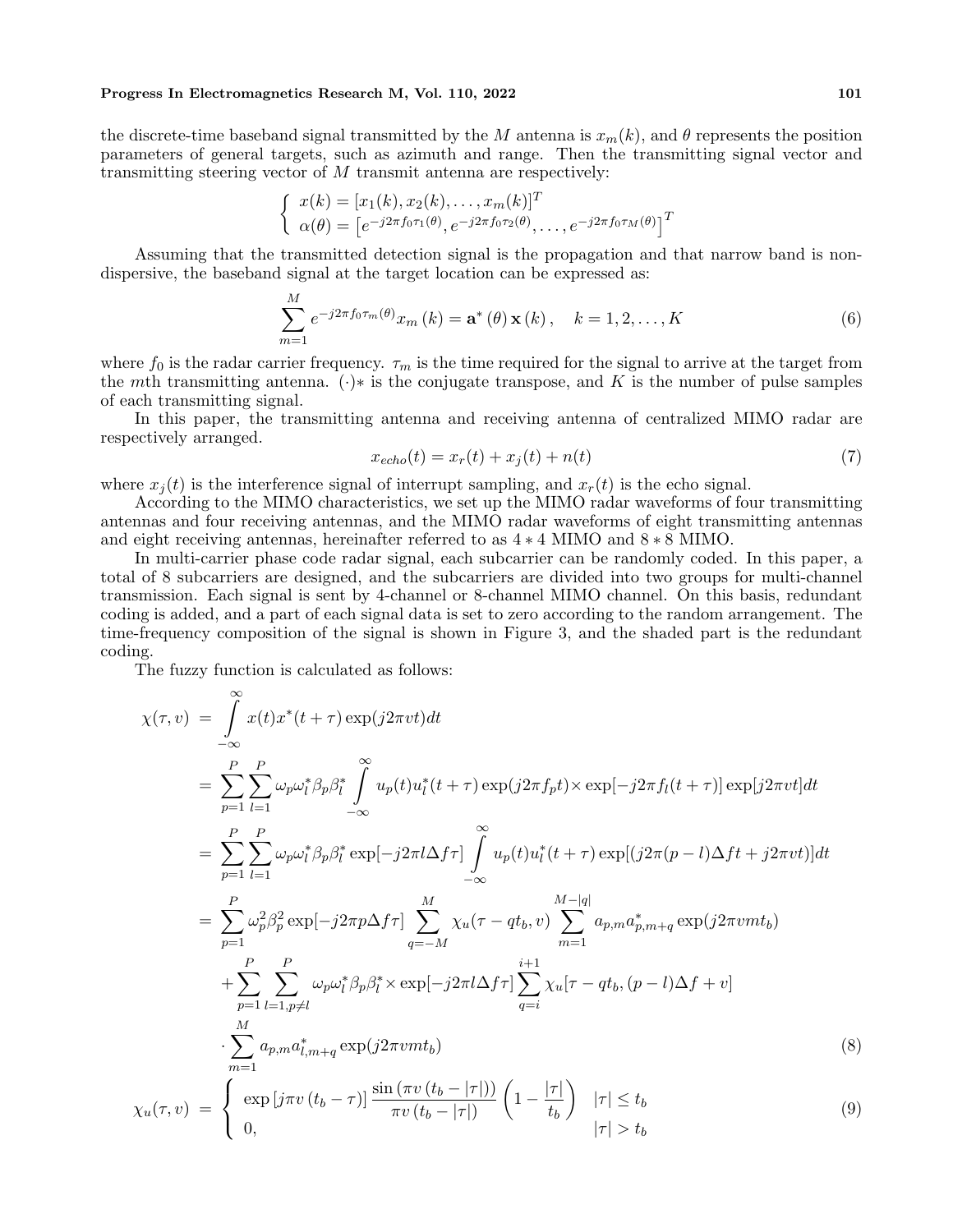

**Figure 3.** (a) RR-MCPC signal  $(Nrr = 16)$ . (b) RR-MCPC signal  $(Nrr = 32)$ .

 $u(t)$  rectangular window function is the fuzzy function of  $\chi_u(\tau, v)$ .

Under the same time bandwidth, taking 4 *∗* 4 MIMO as an example, we simulated the ambiguity function of RR-MCPC signal under  $Nrr = 16$  and  $Nrr = 32$  and compared it with LFM signal, as shown in Figure 4.

As can be seen from Figures 4(a) (b), the ambiguity function diagram of RR-MCPC signal is pushpin type, and the central peak surrounds a large number of envelopes. Figure 4(c) shows that the LFM signal has oblique edge ambiguity.

Comparing the two-dimensional ambiguity maps of the three signals, their resolutions in time domain and frequency domain are basically the same, and the main lobe peaks are also the same, both of which are 42.14. The main lobe width of RR-MCPC ( $Nrr = 16$ ) signal is  $2.4 \times 10^{(-8)}$ . The signal main lobe width of RR-MCPC ( $Nrr = 32$ ) is  $2.4 \times 10^{(-8)}$ ). The main lobe width of LFM signal is 1*.*2 *×* 10( *−* 8). By comparison, the main lobe width of LFM signal is the narrowest. So the resolution of LFM signal is the highest. When the sidelobe peak of LFM signal is 28.14, the sidelobe peak of RR-MCPC (*Nrr* = 16) signal is 26.98, and the sidelobe peak of RR-MCPC (*Nrr* = 32) signal is 26.22. It is less than the sidelobe peak of LFM signal. Therefore, the resolution of RR-MCPC signal is slightly better than that of LFM signal. Compared with the bevel ambiguity function, the pushpin ambiguity function does not have the characteristics of range Doppler coupling and low side lobe. Therefore, RR-MCPC signal has better target detection ability than LFM signal.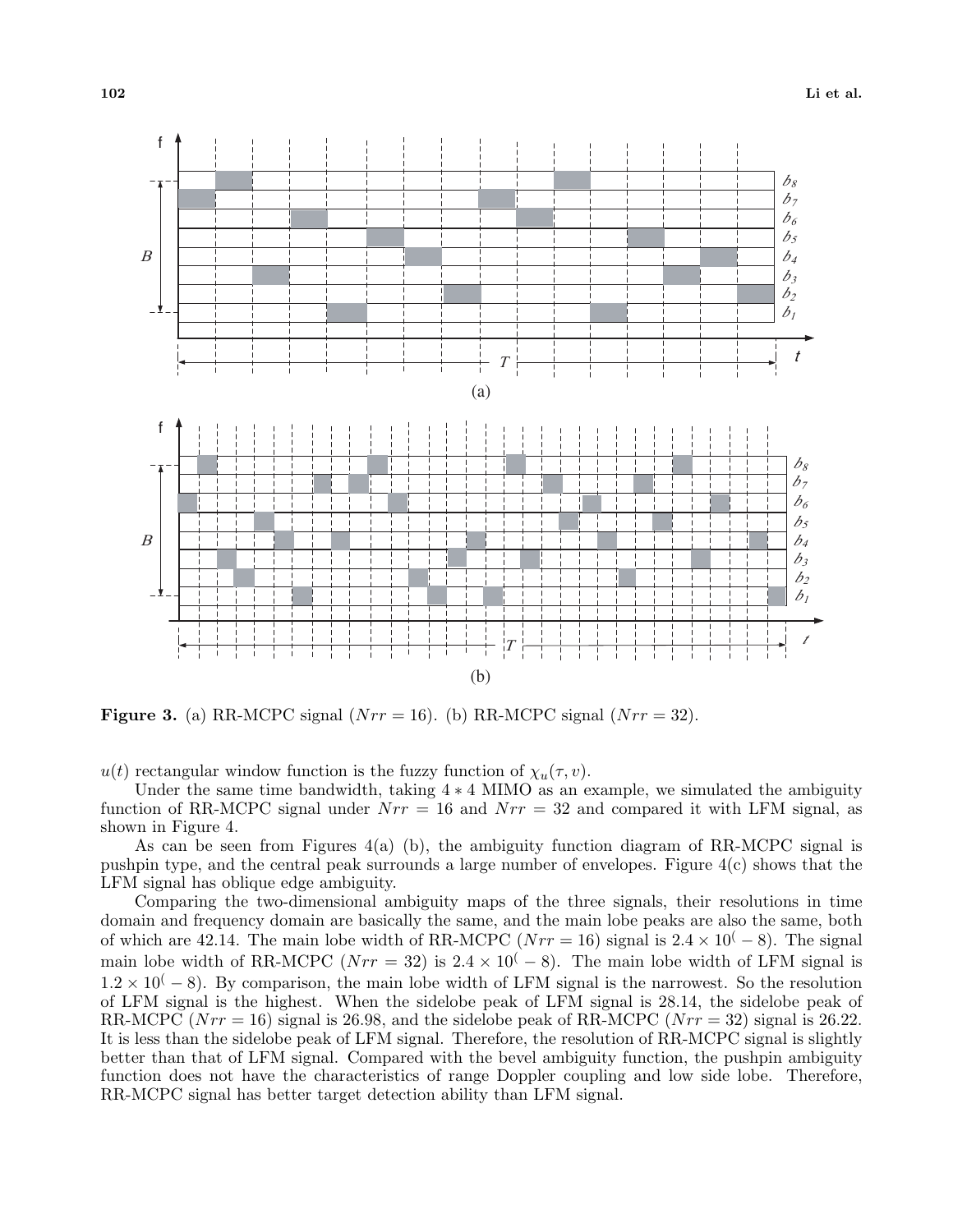

**Figure 4.** Doppler axial blur. (a) RR-MCPC ( $Nrr = 16$ ). (b) RR-MCPC ( $Nrr = 32$ ). (c) LFM.

# **5. JAMMING SUPPRESSION**

From the point of waveform design, this paper designs an RR-MCPC signal waveform. For signals with a multi-carrier phase code polyphase coding structure, chaotic sequences are used to encode each chip in time domain. Subcarriers are divided into multiple channels for transmission, and the received signals are processed in each channel. Random redundancy processing ensures that no matter how intermittent sampling is in the time domain, redundant information will be sampled on a certain channel. Thus, it is mismatched with the matched filter. Make the ISRJ signal resistant.

The radar echo signal can be obtained by short-time Fourier transform (STFT) transformation:

$$
S_m(t,f) = \int_{-\infty}^{\infty} x(\tau)\omega(\tau - t) \exp(-j2\pi f\tau) d\tau
$$
\n(10)

The normalized filter  $H(f)$  can be expressed as:

$$
H(f) = |S_m(t, f)|^2
$$
\n(11)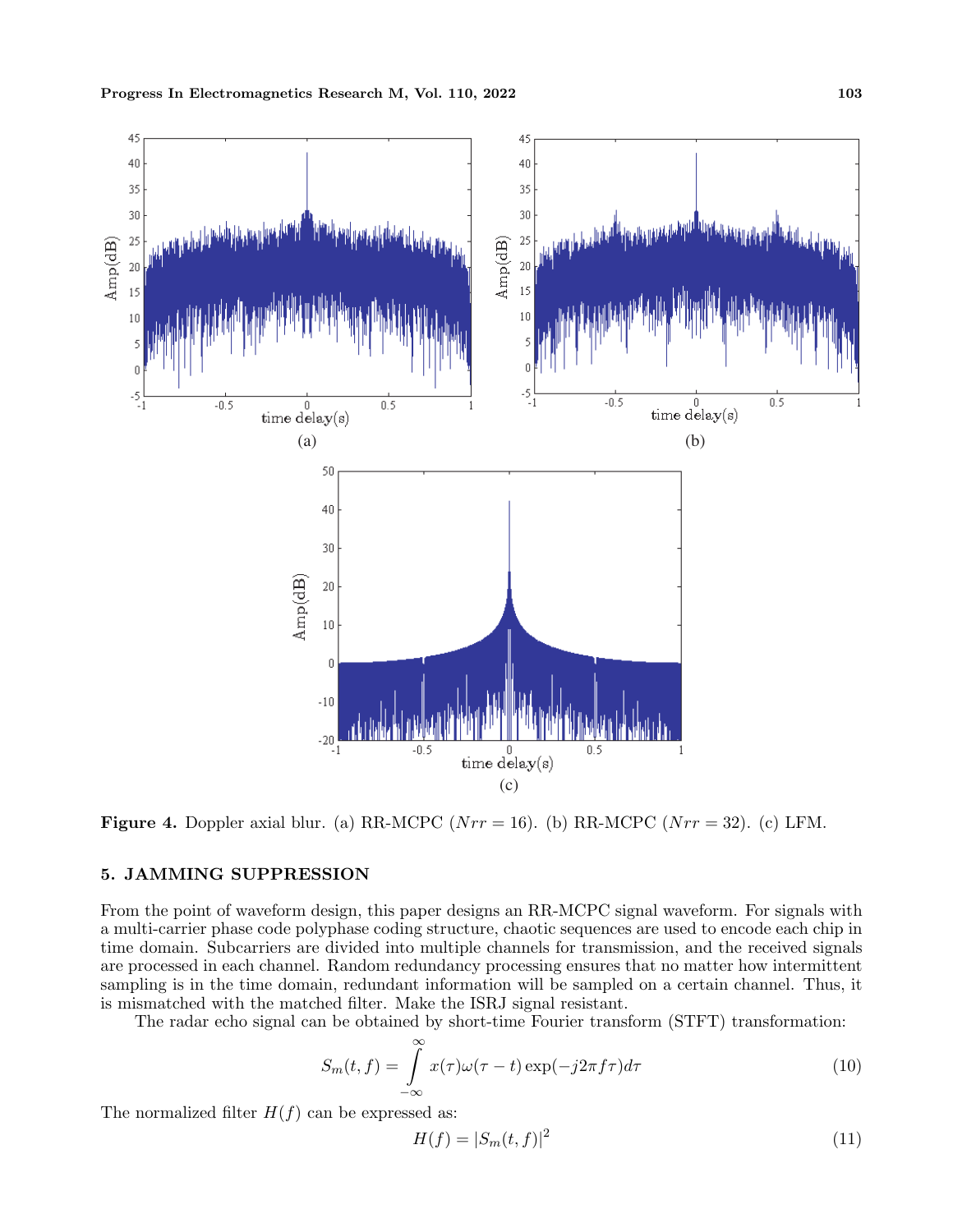**104 Li et al.**

The output of pulse pressure is as follows:

$$
P(f) = H(f) \times \int S_m(t) \exp(-j2\pi ft) dt
$$
\n(12)

In this paper, SJR improvement factor is used to evaluate the performance of interference suppression. It can be expressed as:

$$
\delta_{SJR} = SJR_{PC} - SJR \tag{13}
$$

where  $SJR_{PC}$  is the  $SJR$  value after pulse compression.

# **6. SIMULATION ANALYSIS**

In this part, we use chaotic binary phase coding with good pseudo-random. Therefore, the sampling period is set to the integer times of the width of the sampling pulse. The simulation parameters are designed as manifested in Table 1.

**Table 1.** Simulation parameters.

| Parameter             | Value            |
|-----------------------|------------------|
| Timewidth (TW)        | $0.125 \,\mu s$  |
| Number of subcarriers |                  |
| Number of chips       | 1024             |
| SNR.                  | $-20 \sim 20$ dB |
| Bandwidth (BW)        | 64 MHz           |

In this section, the multi-carrier phase code signal and the RR-MCPC signal proposed in this paper are used to simulate ISRJ. The results are manifested in Figure 5.

It can be known that a single false target ahead of the true target will be generated in each experiment. Normalizing the data, the ISRJ simulation results of 4 *∗*4 MIMO's multi-carrier phase code signal and RR-MCPC signal are respectively manifested in Figure 5. In Figure 5(a), there is a false



**Figure 5.** Comparison of 4 *∗* 4 MIMO interference suppression results. (a) MCPC signal Anti ISRJ. (b) RR-MCPC (*Nrr* = 16) signal anti ISRJ.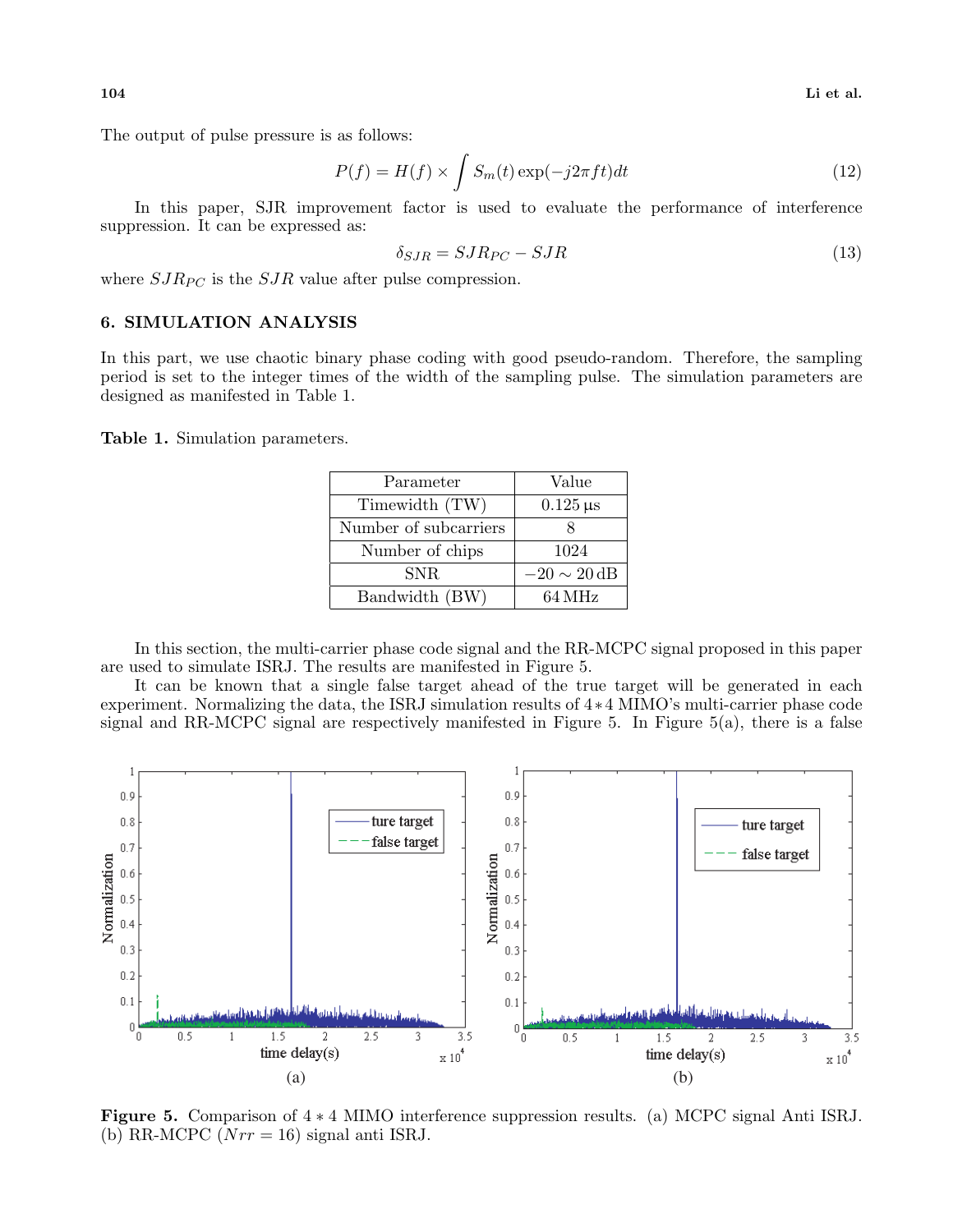target with an amplitude of 0.12. However, in Figure 5(b), the amplitude of the false target is reduced to 0.08, and the ISRJ experimental results on RR-MCPC show that the interference and harmonic interference are obviously suppressed.

This section analyses the anti-interference effects of multi-carrier phase code and RR-MCPC (*Nrr* = 16) of 4 *∗* 4 MIMO under different SNR conditions.

The experimental results are manifested in Figure 6.



**Figure 6.** Interference suppression performance under different SNR conditions.

It can be seen from Figure 6 that the SJR improvement factor of the RR-MCPC signal proposed in this paper is 2.47–2.69 dB higher than that of the multi-carrier phase code signal under different signal-to-noise ratios at 4 *∗* 4 MIMO. Compared with [13], the effect of this paper is better. RR-MCPC signal is planned beforehand. The waveform design is easy to implement in signal processing. This method can be combined with the existing anti-ISRJ methods.

# **7. CONCLUSION**

According to the principle of ISRJ discontinuous sampling in time domain, an anti-ISRJ method of RR-MCPC signal based on MIMO radar is proposed in this paper. The multi-carrier phase code signal is coded in time domain by chaotic sequence with good pseudo randomness. In addition, a part of signal chips are randomly arranged in time domain and frequency domain, and the amount of redundant coding is equal. In MIMO radar, the subcarriers of radar signal are divided into multiple channels for transmission, and then the received signal is processed in each channel. The simulation results show that RR-MCPC signal has a certain efficiency to inhibit ISRJ signal. This paper provides a new solution to the problem of radar anti-jamming by designing the waveform.

In the next step, further research and semi-physical test will be carried out to verify the antiinterference effect of the waveform designed in this paper in complex electromagnetic environment.

# **ACKNOWLEDGMENT**

This work was supported in part by the Changsha Natural Science Foundation kq2014111, and Seed fund of multi-sensor intelligent detection and identification technology R & D Center ZZJJ202103-02.

# **REFERENCES**

1. Majd, M. N., M. Radmard, M. M. Chitgarha, et al., "Diversity-multiplexing tradeoff in MIMO radars," *IET Radar, Sonar* & *Navigation*, Vol. 11, No. 4, 691–700, 2017.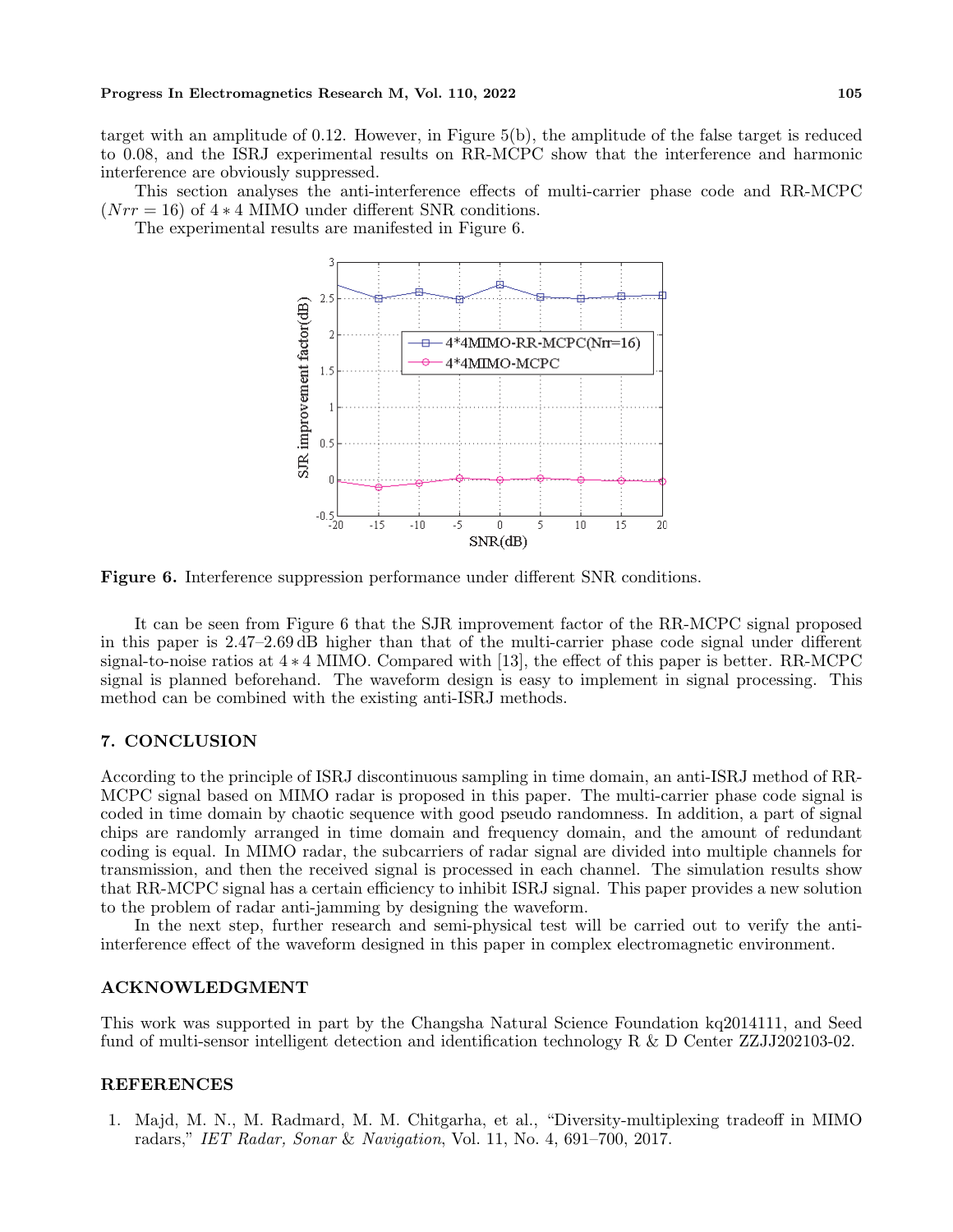- 2. Xiong, J., W. Q. Wang, C. Cui, et al., "Cognitive FDA-MIMO radar for LPI transmit beamforming," *IET Radar, Sonar* & *Navigation*, Vol. 11, No. 10, 1574–1580, 2017.
- 3. Feng, D. J., H. M. Tao, Y. Yang, et al., "Jamming de-chirping radar using interrupted-sampling repeater," *Science China Information Sciences*, Vol. 54, No. 10, 2138–2146, 2011.
- 4. Lu, Y. and S. Li, "CFAR detection of DRFM deception jamming based on singular spectrum analysis," *2017 IEEE International Conference on Signal Processing, Communications and Computing (ICSPCC)*, 1–6, Xiamen, China, 2017.
- 5. Zhou, C., Q. Liu, et al., "Parameter estimation and suppression for DRFM-based interrupted sampling repeater jammer," *IET Radar, Sonar* & *Navigation*, 56–63, 2018.
- 6. Hao, H., M. Pan, S. Gong, et al., "Estimating and calibrating the response of multiple wideband digital radio frequency memories in a hardware-in-the-loop system using shuffled frog leaping algorithm," *IET Radar, Sonar* & *Navigation*, Vol. 10, No. 5, 827–833, 2016.
- 7. Zhong, S., X. Huang, H. Wang, et al., "Anti-intermittent sampling repeater jamming waveform design based on immune genetics," *2019 IEEE International Conference on Power, Intelligent Computing and Systems (ICPICS)*, 553–559, Shenyang, China, 2019.
- 8. Zhou, C., Z. Tang, Z. Zhu, et al., "Anti-interrupted sampling repeater jamming waveform design method," *Dianzi Yu Xinxi Xuebao/Journal of Electronics and Information Technology*, Vol. 40, No. 9, 2198–2205, 2018.
- 9. Yu, M., S. Dong, X. Duan, et al., "A novel interference suppression method for interrupted sampling repeater jamming based on singular spectrum entropy function," *Sensors*, Vol. 19, No. 1, 136–157, 2019.
- 10. Chen, J., S. Xu, J. Zou, et al., "Interrupted-sampling repeater jamming suppression based on stacked bidirectional gated recurrent unit network and infinite training," *IEEE Access*, 107428– 107437, 2019.
- 11. Zhou, K., D. Li, Y. Su, et al., "Joint design of transmit waveform and mismatch filter in the presence of interrupted sampling repeater jamming," *IEEE Signal Processing Letters*, Vol. 27, 1610–1614, 2020.
- 12. Ren, Z., M. Jiang, and L. Zhang, "Orthogonal phase-frequency coded signal in a pulse against interrupted sampling repeater jamming," *The Journal of Engineering*, 7573–7576, 2019.
- 13. Li, J., X. Luo, X. Duan, et al., "A novel radar waveform design for anti-interrupted sampling repeater jamming via time-frequency random coded method," *Progress In Electromagnetics Research M*, Vol. 98, 89–99, 2020.
- 14. Huan, S., G. Dai, G. Luo, et al., "Bayesian compress sensing based countermeasure scheme against the interrupted sampling repeater jamming," *Sensors*, Vol. 19, No. 15, 3279–3285, 2019.
- 15. Wei, Z., L. Zhen, B. Peng, et al., "ECCM scheme against interrupted sampling repeater jammer based on parameter-adjusted waveform design," *Sensors*, Vol. 18, No. 4, 1141–1157, 2018.
- 16. Zhang, J., M. U. Huqiang, S. Wen, et al., "Anti interrupted-sampling repeater jamming method based on stepped LFM waveform," *Systems Engineering and Electronics*, 2019.
- 17. Liu, Q. L., Z. Liu, Qi-Xiang F.U., et al., "A DRFM-based repeater jammer with interrupted sampling," *Radar* & *Ecm*, 2007.
- 18. Ciuonzo, D., A. Aubry, and V. Carotenuto, "Rician MIMO channel- and jamming-aware decision fusion," *IEEE Transactions on Signal Processing*, Vol. 65, No. 99, 3866–3880, 2017.
- 19. Devaney, A. J., "Time reversal imaging of obscured targets from multistatic data," *IEEE Transactions on Antennas* & *Propagation*, Vol. 53, No. 5, 1600–1610, 2005.
- 20. Ciuonzo, D., G. Romano, and R. Solimene, "Performance analysis of time-reversal MUSIC," *IEEE Transactions on Signal Processing*, Vol. 63, No. 10, 2650–2662, 2015.
- 21. Chahrour, H., S. Rajan, R. Dansereau, et al., "Hybrid beamforming for interference mitigation in MIMO radar," *2018 IEEE Radar Conference (Radar Conf. 18)*, 1005–1009, IEEE, Oklahoma City, OK, USA, 2018.